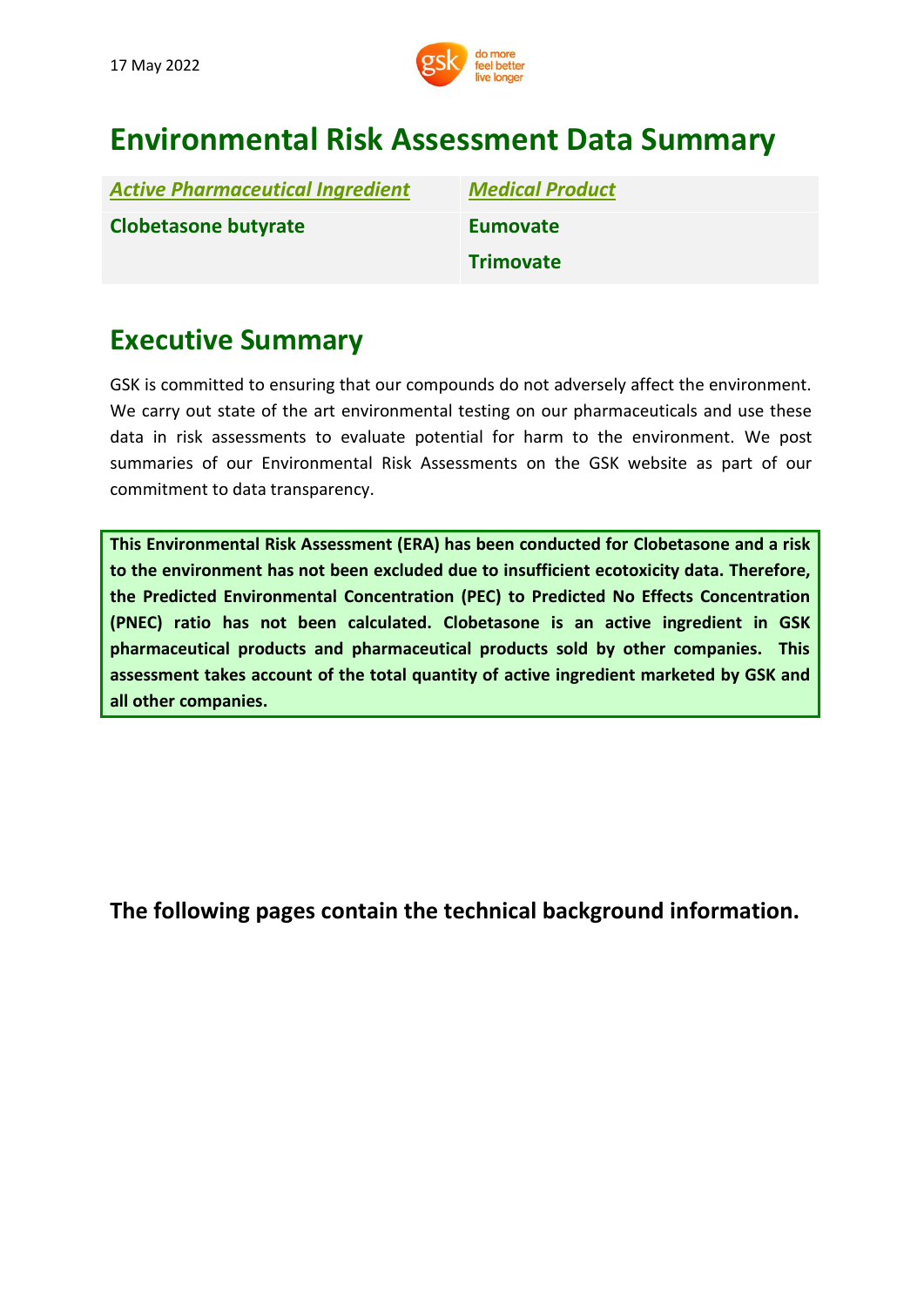

# **Technical Background Information**

## **Environmental Fate**

This substance has limited water solubility and is not likely to partition to air from water very readily. Clobetasone is moderately lipophilic but the potential for bioconcentration in exposed aquatic organisms is limited. Clobetasone is not readily biodegradable or inherently biodegradable and therefore the fraction of this substance which partitions to the aquatic environment will persist. However, this substance will be subject to a moderate degree of primary biodegradation at the sewage treatment plant and therefore some removal of parent material is expected.

## **PEC/PNEC Risk Quotient Calculation**

The PEC/PNEC risk quotient calculation is the standard quantitative method of risk assessment and is approved by major national and international regulatory agencies [2, 3, 4].

## **Predicted Environmental Concentration (PEC)**

The PEC has been calculated based on the following data:

PEC ( $\mu$ g/L) =  $^{-}$ 365 xP x V xDx 100  $Ax 1E + 09x(100 - R)$ 

where:

A (kg/year) = total use of Clobetasone based on patient consumption in the European Union and UK in 2020 (IQVIA Data).

R (%) = removal rate due to loss by adsorption to sludge particles, by volatilization, hydrolysis or biodegradation. For Clobetasone it has been assumed that  $R = 0\%$  as a worstcase scenario [3].

P = Population of European Union + UK. Per capita use of drug substance  $A/P = 1.11E-07$ kg/inhabitant(IQVIA Data).

V (L/day) = volume of wastewater per capita and day = 200, EMA default [2].

D = factor for dilution of wastewater by surface water flow = 10, EMA default [2].

*NB: PEC, conservatively, is based on no metabolism and no removal of drug substance to sludge solids. It is assumed that 100% of drug substance enters the aquatic environment.*

**PEC = 0.00015 μg/L**